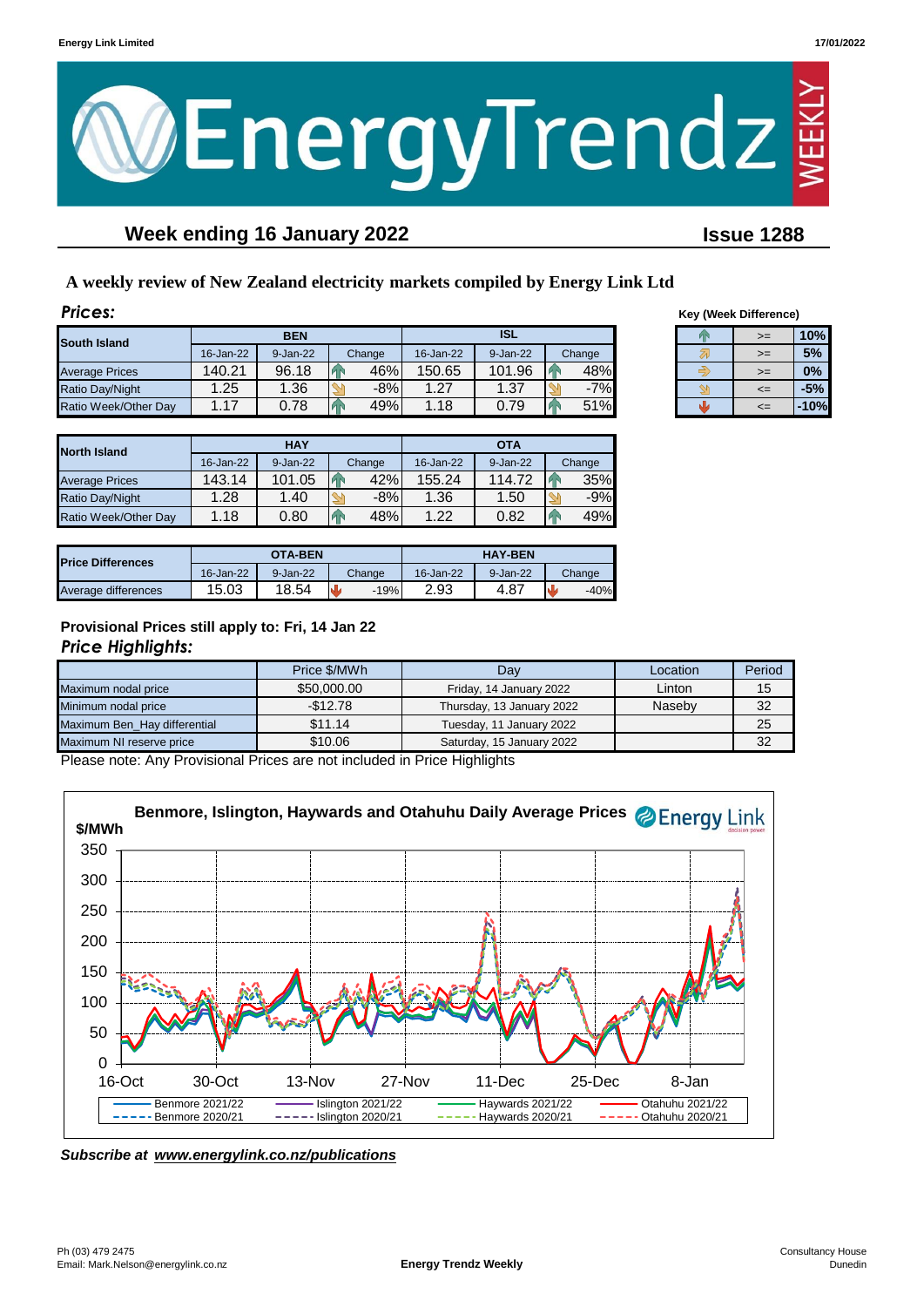## *Average Wholesale Spot Prices*

| Date       | Benmore (\$/MWh) |              | Islington (\$/MWh) |              | Haywards (\$/MWh) |              | Otahuhu (\$/MWh) |              |
|------------|------------------|--------------|--------------------|--------------|-------------------|--------------|------------------|--------------|
|            | Day              | <b>Night</b> | Day                | <b>Night</b> | Day               | <b>Night</b> | Day              | <b>Night</b> |
| 16/01/2022 | 137.94           | 113.71       | 147.20             | 120.38       | 142.11            | 113.30       | 152.21           | 13.59        |
| 15/01/2022 | 115.59           | 129.20       | 123.70             | 136.98       | 118.12            | 129.15       | 126.36           | 33.14        |
| 14/01/2022 | 138.16           | 118.15       | 149.15             | 125.59       | 141.53            | 118.57       | 155.77           | 122.55       |
| 13/01/2022 | 134.12           | 112.48       | 144.82             | 119.87       | 137.92            | 112.08       | 152.94           | 16.58        |
| 12/01/2022 | 116.93           | 136.70       | 126.57             | 145.40       | 120.60            | 138.38       | 135.65           | 45.55        |
| 11/01/2022 | 226.73           | 150.26       | 246.54             | 159.85       | 232.58            | 151.06       | 260.03           | 57.53        |
| 10/01/2022 | 182.64           | 79.69        | 197.57             | 84.61        | 188.68            | 80.37        | 208.89           | 87.35        |

*Note: Night: 00:00 – 08:00 and Day 08:00 – 24:00*

| Indicator (\$/MWh)                                   | <b>Benmore</b> | Movement | Islington | <b>Movement</b> | <b>Haywards</b> | Movement | Otahuhu | Movement |  |
|------------------------------------------------------|----------------|----------|-----------|-----------------|-----------------|----------|---------|----------|--|
| Average December 21 Price                            | 49.99          |          | 52.17     |                 | 55.00           |          | 64.81   |          |  |
| Average January 22 Price                             | 108.06         |          | 115.40    |                 | 111.74          |          | 123.63  |          |  |
| 4 Week Moving Average Price                          | 73.17          | 49.1%    | 78.01     | 52.3%           | 76.16           | 45.2%    | 84.99   | 40.8%    |  |
| <b>Weekly Average Price</b>                          | 140.21         | 45.8%    | 150.65    | 47.8%           | 143.14          | 41.7%    | 155.24  | 35.3%    |  |
| <b>Weekday Day Average Price</b>                     | 159.72         | 79.6%    | 168.53    | 72.1%           | 164.26          | 72.2%    | 182.65  | 62.2%    |  |
| <b>Weekday Night Average Price</b>                   | 119.46         | 67.4%    | 116.83    | 70.8%           | 120.09          | 63.2%    | 125.91  | 57.2%    |  |
| <b>Weekend Day Average Price</b>                     | 126.77         | 7.6%     | 136.42    | 24.4%           | 130.11          | 5.1%     | 139.28  | $-1.4%$  |  |
| <b>Weekend Night Average Price</b>                   | 121.45         | 47.6%    | 131.28    | 67.8%           | 121.23          | 43.1%    | 123.37  | 35.9%    |  |
| Day - Night Differential                             | 1.25           | $-7.9\%$ | 1.27      | $-6.9%$         | 1.28            | $-8.1%$  | 1.36    | $-9.1%$  |  |
| Weekday - Weekend Differential                       | 1.17           | 49.3%    | 1.18      | 50.6%           | 1.18            | 47.8%    | 1.22    | 49.4%    |  |
| Note: Movement represents difference from last week. |                |          |           |                 |                 |          |         |          |  |

# *Storage: (as at last Thursday)*

Total Storage decreased to 3484 GWh.

NI storage decreased by 5 % to 470 GWh while SI storage decreased by 5% to 3015 GWh.

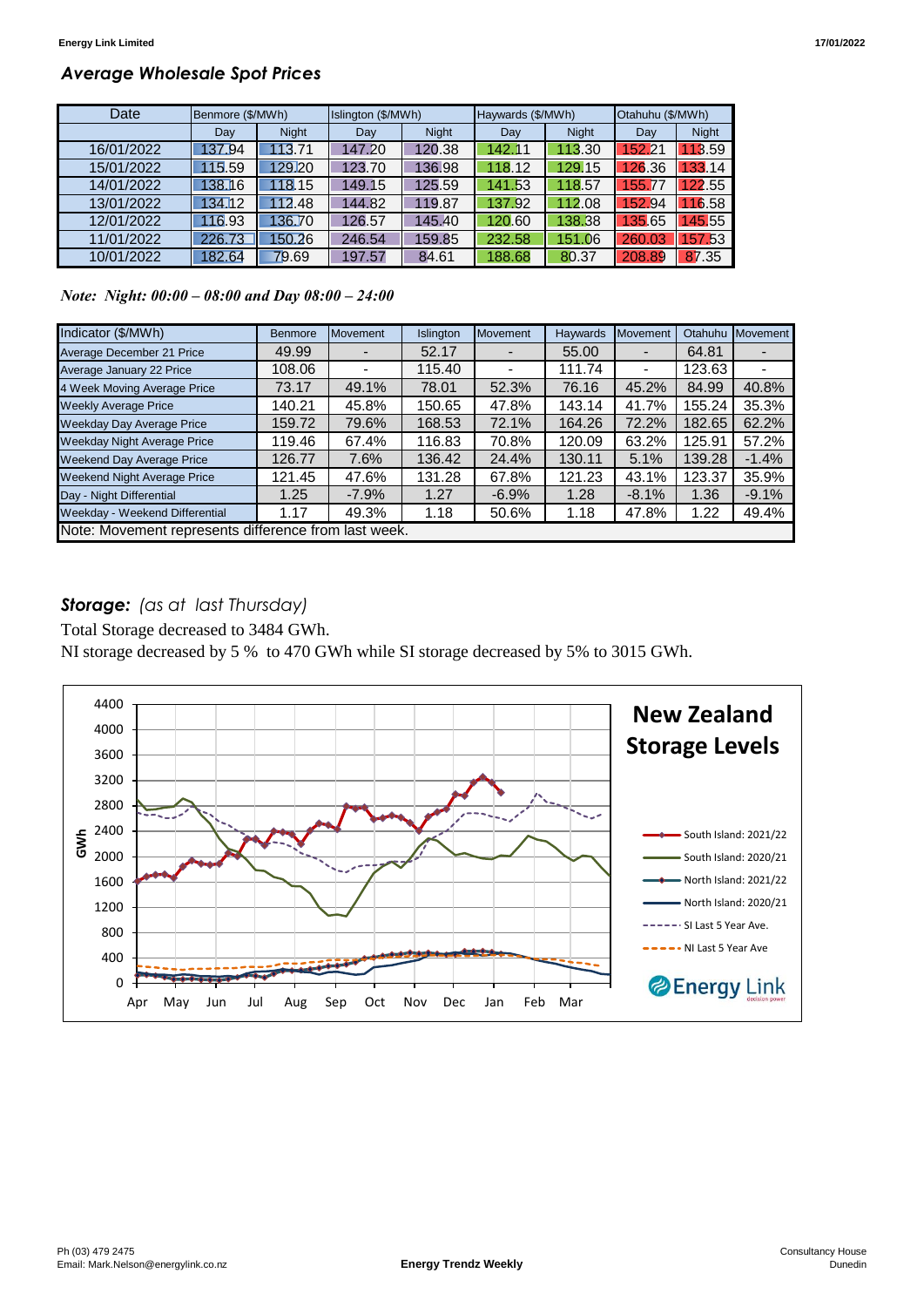#### *Generation:*



# *Average Generation Market Share <sup>1</sup>*

| contact      | Mercurv              | Benesis                     | $\cdots$<br>Meridian      | rustpower | <b>Dther</b> |
|--------------|----------------------|-----------------------------|---------------------------|-----------|--------------|
| (20%)<br>19% | 1100'<br>∕י∩סי<br>7٥ | (14%)<br>I E O/<br>70<br>-- | ാറാ/<br>つこの<br>170<br>. . | (3%<br>2% | (6%)<br>8%   |

<sup>1</sup> Generation market share figures are based on SCADA data. The number in brackets represents the generation market share % from the previous week.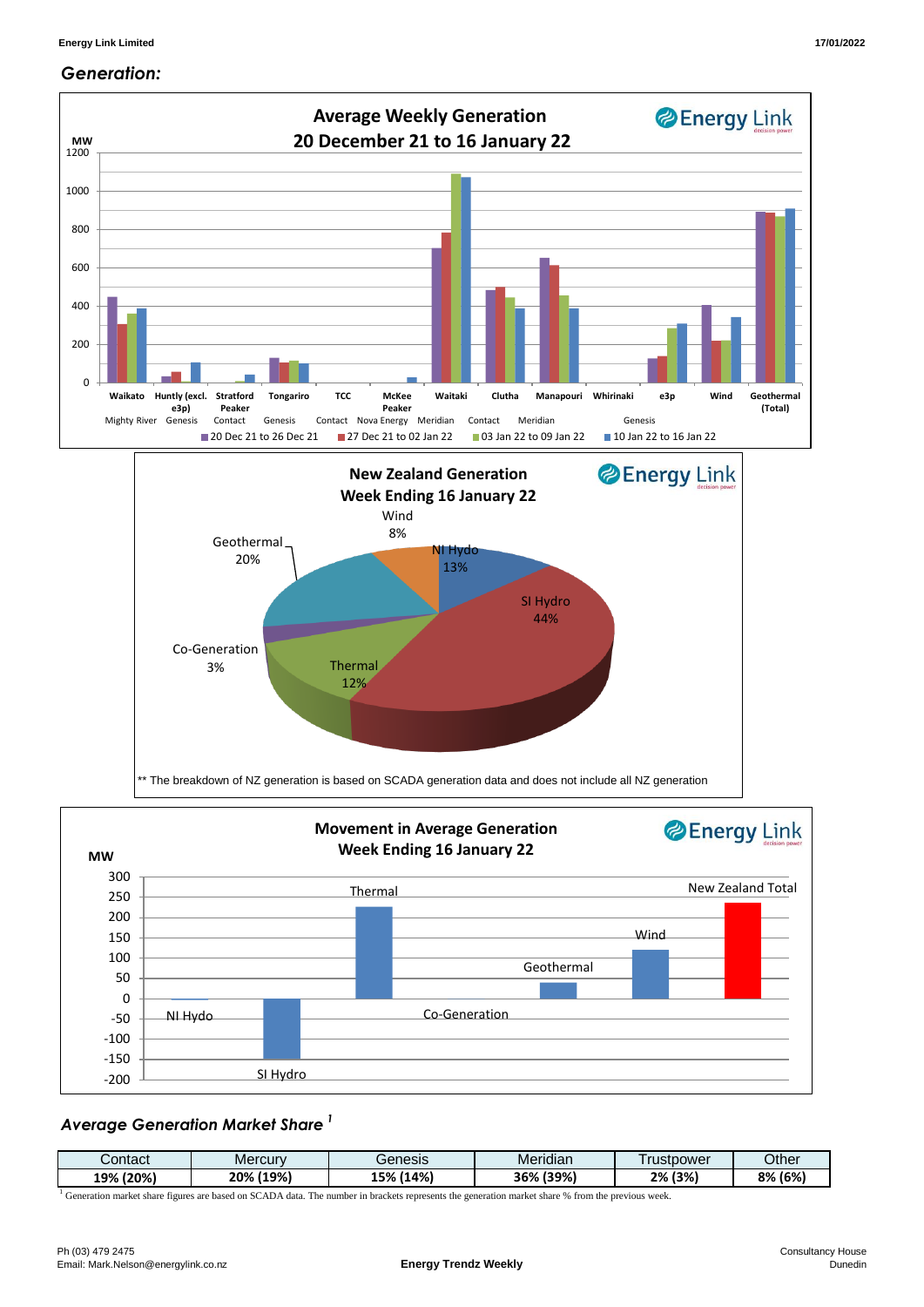



Demand data based on un-reconciled SCADA data.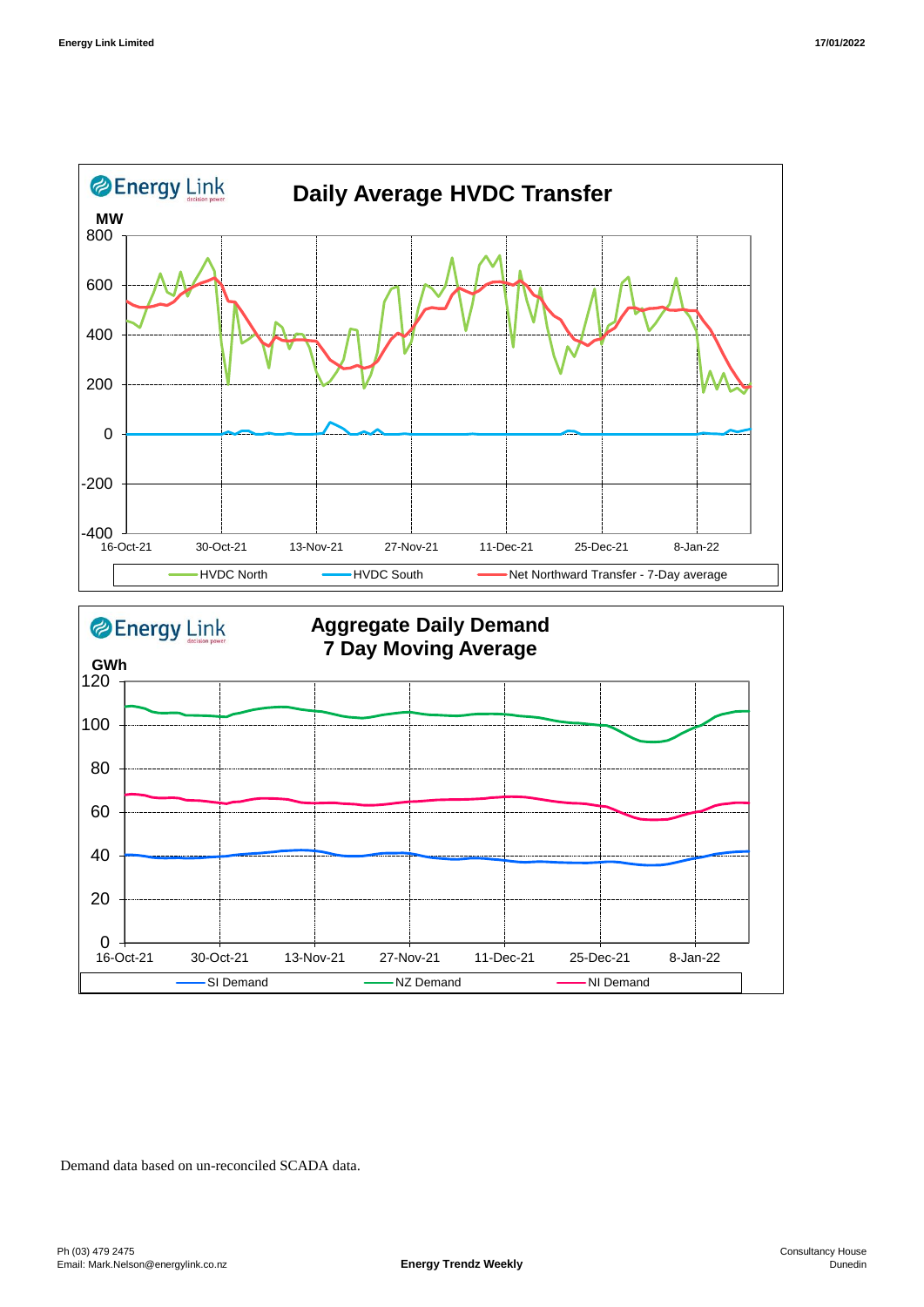## *ASX Electricity Futures*

The **Australian Securities Exchange (ASX)** listed Base Load Electricity Futures, Strip Futures and Calendar year Strip Options for two grid reference points (Otahuhu and Benmore) in the New Zealand electricity market in July 2009. The ASX New Zealand Electricity Futures contracts are cash settled using the arithmetic average of halfhourly prices at the designated node over the period of a calendar quarter.

The two charts below display the price movements of the front quarter futures contract during the current quarter and for the four quarters prior to the current quarter. Also shown is the volume of contracts traded, the relevant spot price and the spot average price over the quarter during the time when each contract was the front quarter contract.



The chart to the right shows the most recent transactions for all currently traded futures contracts at both the BEN & OTA nodes. For comparison these prices are mapped against the prices for the same contracts four weeks prior to the current Market Review.